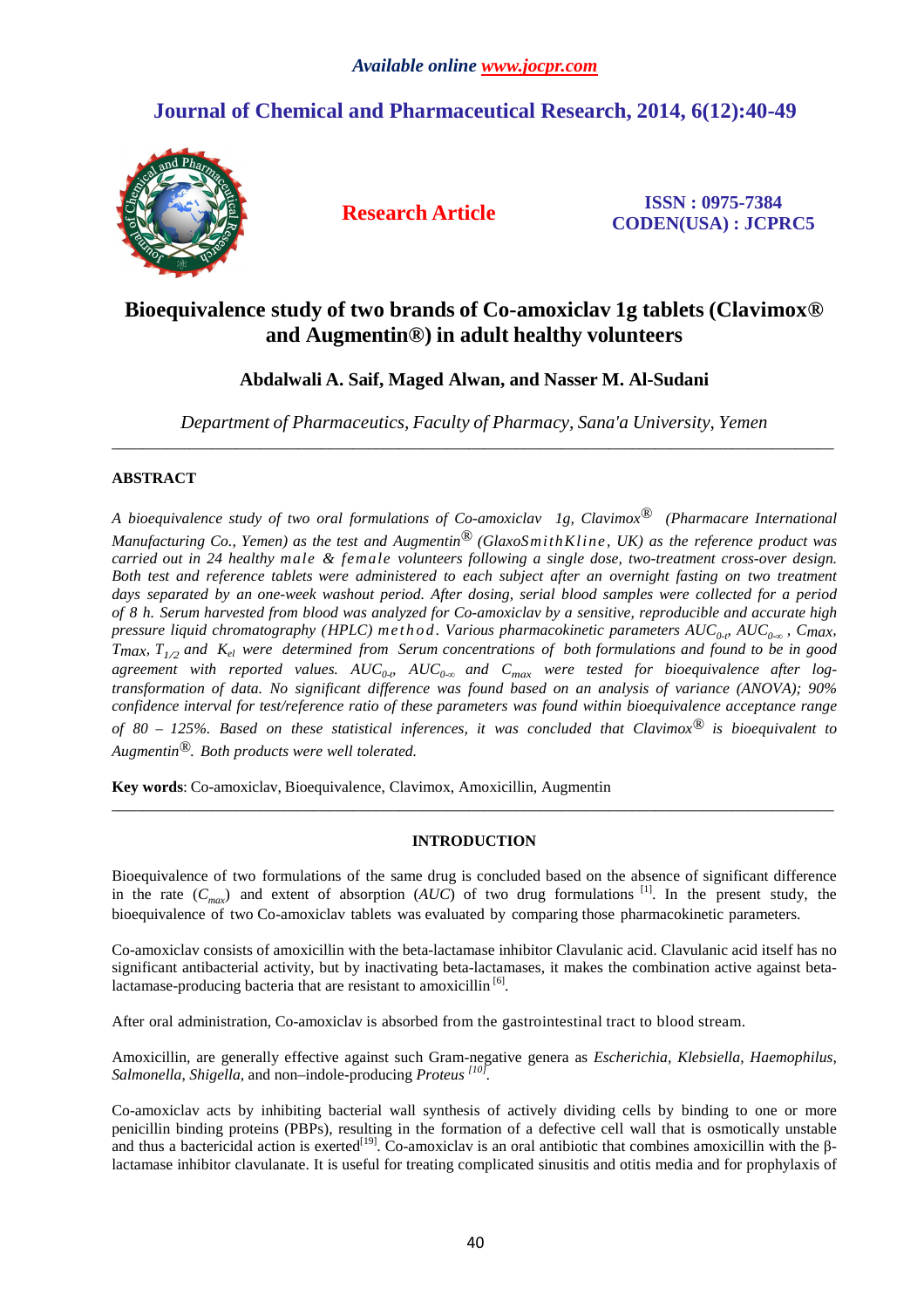human or animal bites after appropriate local treatment, cellullitis, Lower uniray tarct infection & diabetic foot infection . [7,9,11]

*\_\_\_\_\_\_\_\_\_\_\_\_\_\_\_\_\_\_\_\_\_\_\_\_\_\_\_\_\_\_\_\_\_\_\_\_\_\_\_\_\_\_\_\_\_\_\_\_\_\_\_\_\_\_\_\_\_\_\_\_\_\_\_\_\_\_\_\_\_\_\_\_\_\_\_\_\_\_*

This combination may be cause a higher incidence of diarrhea and other gastrointestinal symptoms than amoxicillin alone, and less costly alternatives are available <sup>(11,20)</sup>

Amoxicillin is completely absorbed, with about 85 to 93% bioavailability because of a small first-pass effect. Serum concentrations are greater than those after equal doses of Ampicillin; postabsorptive pharmacokinetics are identical to those of Ampicillin.<sup>[4,7,18]</sup>

Pharmacokinetics of amoxicillin and Clavulanic acid are broadly similar and neither appears to affect the other to any great extent. [8, 10]

About 20% is bound to plasma proteins and plasma half-lives of 1 to 1.5 hours have been reported.

Amoxicillin is metabolised to a limited extent to penicilloic acid which is excreted in the urine. About 60% of an oral dose of amoxicillin and 40%to 65% of Clavulanic acid are excreted unchanged in the urine in 6 hours by glomerular filtration and tubular secretion  $[5,8]$ . Probencid inhibits the secretion of amoxicillin.  $[12,17]$ 

#### **Objective of the study**

Primary: To assess the bioequivalence of test product of Co-amoxiclav ( Clavimox® 1g tablets, Pharmacare International Manufacturing Co., Yemen) relative to a reference product (Augmentin® 1g tablets, GlaxoSmithKline, UK)by statistical analysis of the pharmacokinetic parameters  $AUC_{0-t}$ ,  $AUC_{0-\infty}$  and  $C_{\max}$  as recommended by the Food and Drug Administration (FDA). Secondary: To assess the tolerability of both products by registration of adverse events and /or adverse drug reactions.

#### **EXPERIMENTAL SECTION**

#### **1. Study Products**

The test product was Clavimox 1g tablets (Co-amoxiclav 1g, batch No.: 1405208, Expiry date: 05/2016) manufactured by Pharmacare International Manufacturing Company, Yemen. The reference product was Augmentin 1g tablets (Co-amoxiclav 1g, batch No.:661533, Expiry date: 11/2016) manufactured by GlaxoSmithKline, UK.

#### **2. In vitro dissolution**

An in vitro dissolution profile comparison was performed using analytical methods according to USP requirements. Samples of test and reference tablets were evaluated  $(n = 12)$  and Dissolution apparatus -II paddle (Erweka DT70) Germany) was used, 900ml of different media of water; phosphate buffer pH4.5 and phosphate buffer pH6.8 were used. Temperature was maintained at  $37 \pm 0.5^{\circ}$ C. Samples of aliquot were collected after 8, 15, 23 and 30 minutes. Concentration of Co-amoxiclav was determined by HPLC (Jasco, Pump2089 &UV 2070 Japan).

#### **3. Subjects**

All 24 male and female healthy subject volunteers enrolled into the study were examined to verify their healthy status. These examinations included medical history, vital sign measurements, electrocardiogram (ECG), blood sample analysis (basic profile, complete blood cell count, viral serology) and urinalysis (sediment, drugs). Subjects with relevant clinical, analytical, or ECG abnormalities were excluded from the trial. Additional exclusion criteria were as follows: smoking, chewing Qat, history of alcohol or drug abuse, consumption of any medication within two weeks prior to study commencement, participation in a clinical trial, history of clinically important illness or major surgery in the 3 months before enrollment; inability to relate to and/or cooperate with the investigators; medication allergy; illness or disorders that could affect the absorption, distribution, metabolism, and/or excretion of drugs (e.g., malabsorption, edemas, renal and/or hepatic failure); history of positive serology for hepatitis B or C (not due to immunization); or HIV and blood or blood-derivative transfusion in the 3 months before enrollment.

Their mean Age was  $27.6 \pm 4.14$  year with a range of 20-35 year and mean body weight was  $59.6 \pm 7.63$  kg with a range of 49.5-79 kg. The volunteers were informed about the risk and aim of the study and signed a written informed consent form before entering the study. The volunteers were free to withdraw from the study at any time. The study protocol was approved by Ethics Committee of Pharmacy College, Sana'a University.

#### **4. Study Design**

The study was designed according to the Food and Drug Administration (FDA), European Medicines Agency (EMA) and Gulf cooperation council(GCC) guidelines on bioequivalence investigation.[2,3,13 ] It was conducted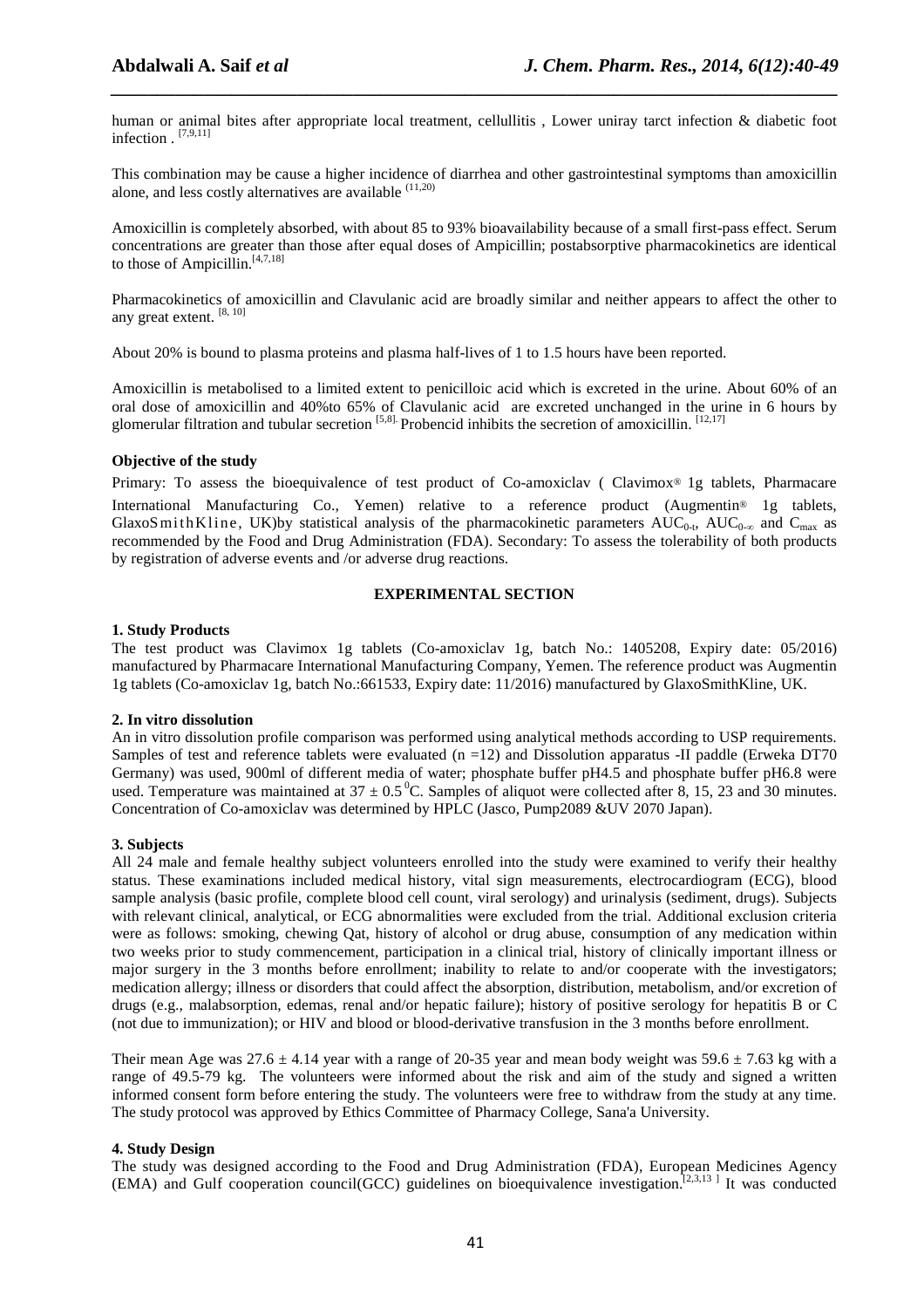between May 2014 and June 2014 in compliance with the International Conference of Harmonization (ICH) guideline for Good Clinical Practice (GCP) and the Declaration of Helsinki and its amendments. [21,22] Ethical approval was received from the Ethics Committee of pharmacy college, Sana'a University.

*\_\_\_\_\_\_\_\_\_\_\_\_\_\_\_\_\_\_\_\_\_\_\_\_\_\_\_\_\_\_\_\_\_\_\_\_\_\_\_\_\_\_\_\_\_\_\_\_\_\_\_\_\_\_\_\_\_\_\_\_\_\_\_\_\_\_\_\_\_\_\_\_\_\_\_\_\_\_*

The study was a single-dose, randomized- sequence, double-blind, two-period cross-over design with 7 day washout period. A single 1g of either product (Clavimox 1g or Augmentin 1g) was administered with 200 mL of water to swallow after an overnight fasting (10 h). The order of administration was randomized prior to the start of the study. Food intake was strictly controlled and all subjects received the same food to minimize the effects of food on the study outcomes. The standardized breakfast and lunch were served at 4 and 7 h after drug administration, respectively. The consumption of alcohol, grapefruit juice, and beverages was not permitted for 24 h prior to the study, or after drug administration, until final blood samples were collected. During the study period, the subjects were ambulatory but prohibited from strenuous activity, they were under medical surveillance. After a period of 7 days, the study was repeated in the same manner to complete the cross-over design.

#### **5. Blood Sample Collection**

A 20 GA catheter (Neotec, Singapore) was inserted into suitable forearm vein and 10 mL of blood was withdrawn at different time intervals. Venous blood samples were obtained prior to dosing (baseline) and 0.33, 0.67, 1.0, 1.33, 1.67, 2.0, 2.5, 3.0, 4.0, 5.0, 6.0, 7.0 and 8.0 h after dosing in each period. The samples were collected in pre-labeled polypropylene tubes. Within 20 min after sampling, the blood samples were centrifuged at room temperature at approximately 13000 +100 rpm for 10 min. the separated Serum was decanted in coded polypropylene tubes and stored frozen at  $-70^{\circ}$ C until analysis.

#### **6. Determination of Co-amoxiclav Concentrations in serum**

Serum Co-amoxiclav concentrations were measured to assess bioequivalence of studied products. Serum samples were analyzed separately for Amoxicillin and Clavulanic acid according to sensitive, selective and accurate high pressure liquid chromatography (HPLC) methods, which were developed and validated before the study. All solvents used were of HPLC grade; while other chemicals and reagents were of analytical grade; Amoxicillin and Clavulanic acid (Reference standard) were purchased from European Pharmacopeia reference standard (CRS&BRP) and Paracetamol and Metronidazole (internal standards) were purchased from Ningbo(China) and Shandong (China) respectively. The HPLC system was from Jasco, Japan, and it consisted of a solvent delivery pump (PU-2089 ), a system controller (LC-NetII/ADC) and a variable ultraviolet/Visible detector (UV-2070). Chromatographic separation was performed using a ODS(BDS) C18 (100X4.6 mm, 3µm) stainless steel column. A guard column of the same material was used (Capital Analytical, UK). The mobile phase consisted of 7% Methanol in 0.05 M potassium dihydrogen phosphate buffer (pH 3.5), and eluted at a flow rate of 1.2 mL/min; effluent was monitored at a wavelength of 313 nm for Clavulanic acid and 230nm for Amoxicillin. Each analysis required a maximum of 6 min. Quantitation was achieved by measurement of the peak height ratio of the drug to the internal standard. The method was validated by international guidelines. [14,15]

#### **6.1. Clavulanic acid Bioanalytical method validation**

Clavulanic acid lower limit of quantification was 0.10µg/ml in Serum. A standard curve was generated by preparing seven non-zero Serum standards over the range of  $0.1 - 6 \mu$  g/ml. The average peak height ratios were plotted against the concentration. The linear regression of Clavulanic acid assay in Serum was characterized as having a mean slope of 1.7044, a mean intercept  $0.00325$  and coefficient factor ( $r = 0.0998$ ). Intra-day coefficient of variation (CV %) ranged from 1.97% to 5.44% and inter-day (CV %) ranged from 2.25% to 6.49% at four different concentrations (0.1, 0.3, 3.0 and 5.5 $\mu$  g/ml). The mean absolute recovery 90.65%. Stability tests shown that Clavulanic acid is stable in Serum for at least 45 days when stored at  $-70^{\circ}$ C.

A 100 uL of 16.25% imidazole solution was added to 400 uL sample (standard sample, control sample) and put in water bath at 30C for 13minutes then 100ul of internal standard solution was added to derivatized sample. Add 250ul of 5% perchloric acid and vortex for 30 seconds. Centrifuge the sample and the supernatant was injected and chromatographed. Clavulanic acid and the internal standard were separated from endogenous plasma substances.

#### **6.2. Amoxicillin Bioanalytical method validation**

Amoxicillin lower limit of quantification was 0.20µg/ml Serum. A standard curve was generated by preparing seven non-zero Serum standards over the range of  $0.2 - 24$  u g/ml. The average peak height ratios were plotted against the concentration. The linear regression of Amoxicillin assay in Serum was characterized as having a mean slope of 0.3733,a mean intercept 0.0144 and coefficient factor  $(r = 0.999)$ . Intra-day coefficient of variation (CV) %) ranged from 1.95 % to 2.38 % and inter-day (CV %) ranged from 2.04 % to 4.40 % a t four different concentrations (0.2, 0.6, 12.0 and  $22.8 \mu g/ml$ ). The mean absolute recovery 96.22%. Stability tests shown that Amoxicillin is stable in Serum for at least 120 days when stored at  $-70^{\circ}$ C. A 100ul of internal standard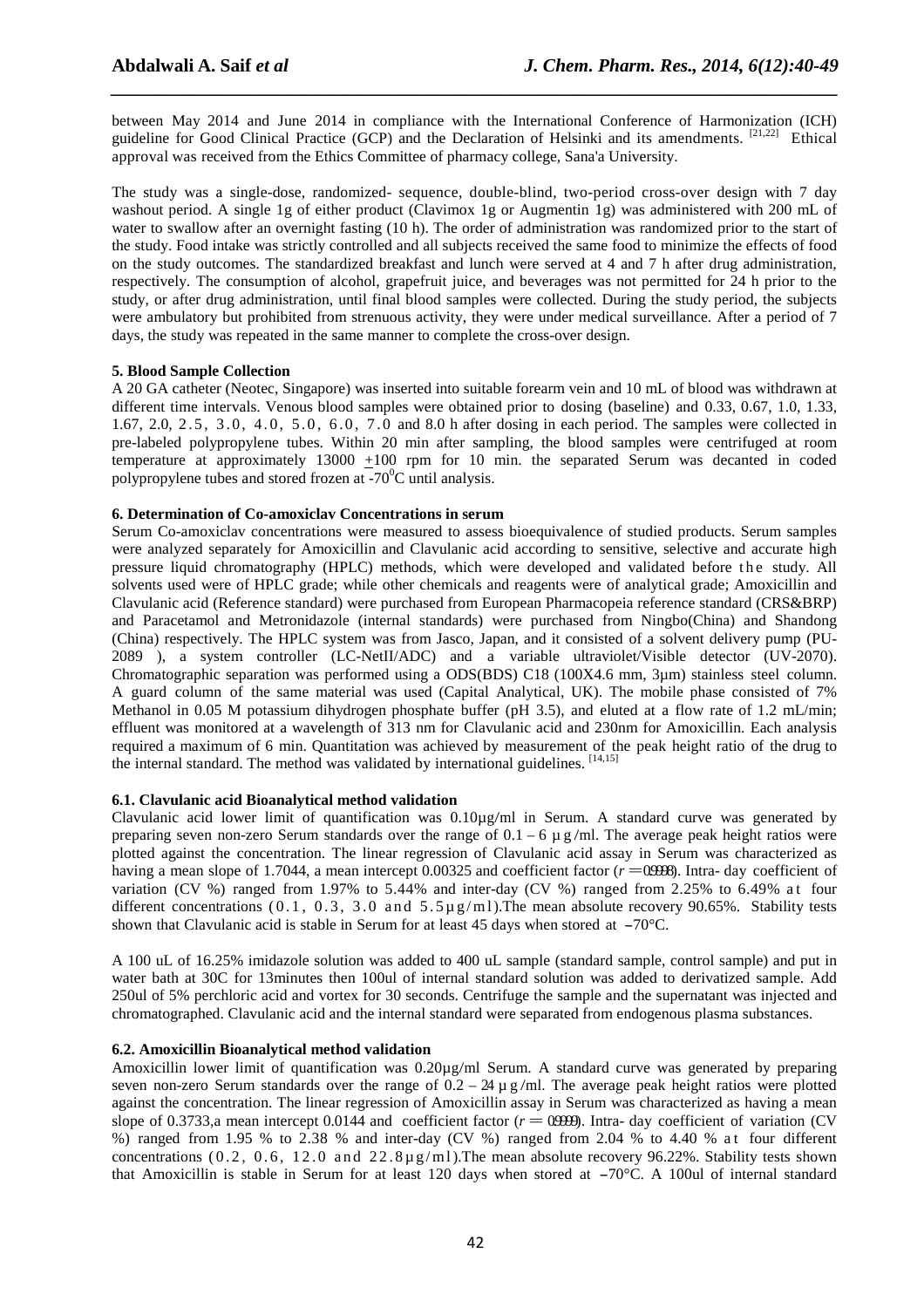solution was added to 400 uL sample (standard sample, control sample) & add 250ul of 5% perchloric acid and vortex for 30 seconds. Centrifuge the sample and the supernatant was injected and chromatographed. Amoxicillin and the internal standard were separated from endogenous plasma substances

*\_\_\_\_\_\_\_\_\_\_\_\_\_\_\_\_\_\_\_\_\_\_\_\_\_\_\_\_\_\_\_\_\_\_\_\_\_\_\_\_\_\_\_\_\_\_\_\_\_\_\_\_\_\_\_\_\_\_\_\_\_\_\_\_\_\_\_\_\_\_\_\_\_\_\_\_\_\_*

### **7. Pharmacokinetics Analysis**

Pharmacokinetic analysis was performed by means of model independent method using MS- Excel software. The parameters selected as primary endpoints of the study were the area under the serum concentration versus time curve ( $AUC_{0-t}$ ), the area under the serum concentration versus time curve extrapolated to the infinity ( $AUC_{0-x}$ ) and the maximum plasma concentration of the drug  $(C_{max})$ . The time to reach maximum serum concentration of the drug  $(T_{max})$ , the elimination half- life  $(T_{1/2})$  was selected as secondary parameters. The maximum Co-amoxiclav concentrations  $(C_{\text{max}})$  and the corresponding peak times  $(T_{\text{max}})$  were determined by the inspection of the individual drug serum concentration-time profiles. The elimination rate constant (*K*<sub>el</sub>) was obtained as the slope of the linear regression of the log-transformed serum concentration values versus time data in the terminal phase.  $T_{1/2}$ was calculated as  $0.693/K_{el}$ . Area under the serum-time curve to the last measurable concentration (AUC<sub>0-t</sub>) was calculated by the linear trapezoidal rule. Area under the serum concentration versus time curve extrapolated to the infinity (AUC<sub>0-∞</sub>) was calculated by equation AUC<sub>0-t</sub> + C<sub>t</sub>/K<sub>el</sub>, where C<sub>t</sub> is the last measurable concentration.

### **8. Statistical Analysis**

The statistical calculations were performed using the SPSS Software (version 21 for Windows). The tests for normality of ln-transformed pharmacokinetic parameters were performed with the use of the Shapiro-Wilk, Kolmogorov-Smirnov tests. The analysis of variance (ANOVA) was performed on the ln-transformed data of  $AUC_{0-t}$ ,  $AUC_{0-\infty}$ ,  $C_{\text{max}}$  and  $T_{1/2}$  applying General Linear Models (GLM) procedure to assess the effects of formulations, periods, sequences and subjects on these parameters. The statistical significance of effects was determined on basis of the calculated *p*-values with value larger than 0.05 meaning no statistical significance.

Based on the ANOVA results, 90% CI for the  $\mu T/\mu R$  (ratio of means for the test and the reference product) of the analyzed pharmacokinetic parameters was computed. Bioequivalence is assumed when 90% CI of the point estimate (test over reference products) for  $AUC_{0-t}$ ,  $AUC_{0-\infty}$  and for  $C_{\text{max}}$  falls within the 80 – 125 % range.

#### **9. Tolerability Analysis**

In order to prevent the occurrence of adverse events during the study, the following measures have been taken:

• The drug administration was limited to a single oral dose of 1g per study period;

● Only healthy adult volunteers with no history of hypersensivity reactions to Co-amoxiclav or other related molecules were enrolled;

● Each volunteers checked well being prior to his/her discharge from the clinic.

Tolerability was determined by monitoring vital signs (blood pressure, heart rate, body temperature) at baseline and at the end of each period. The participants were interviewed by the physician. All the subjects were advised to report any adverse event or undesirable sign or symptom at any time during the study period.

## **RESULTS AND DISCUSSION**

The dissolution profiles of the test product matched those of the reference product under various pH conditions as per USP requirements and recommendations. Similarity factors calculated for the dissolution profiles in all buffers indicated similarity between dissolution profiles of the test and reference products. The results are presented in Figures 3,4,5 ,6,7& 8.

Both formulations were well tolerated by the volunteers; unexpected incidents that could have influenced the outcome of the study did not occur. All volunteers who had started the study continued to the end and were discharged in good health. The summary of the demographic data of the population is presented in Table 1.

The method validation covered all required tests, including evaluation of the carry-over effect, selectivity, extraction recovery, limit of quantification, linearity, accuracy and precision, stability. The validation parameters were defined according to the EMA and the FDA  $^{[14,15]}$ . All parameters met predefined acceptance criteria.

Both formulations were readily absorbed from the gastrointestinal tract and Co-amoxiclav was measurable at the first sampling time (0.33 h) in nearly all volunteers. The mean concentration-time profile of the two formulations is shown in the Figures 1&2. All calculated pharmacokinetic parameter values were in good agreement with previously reported studies. Table 2 shows the pharmacokinetic parameters for the two brands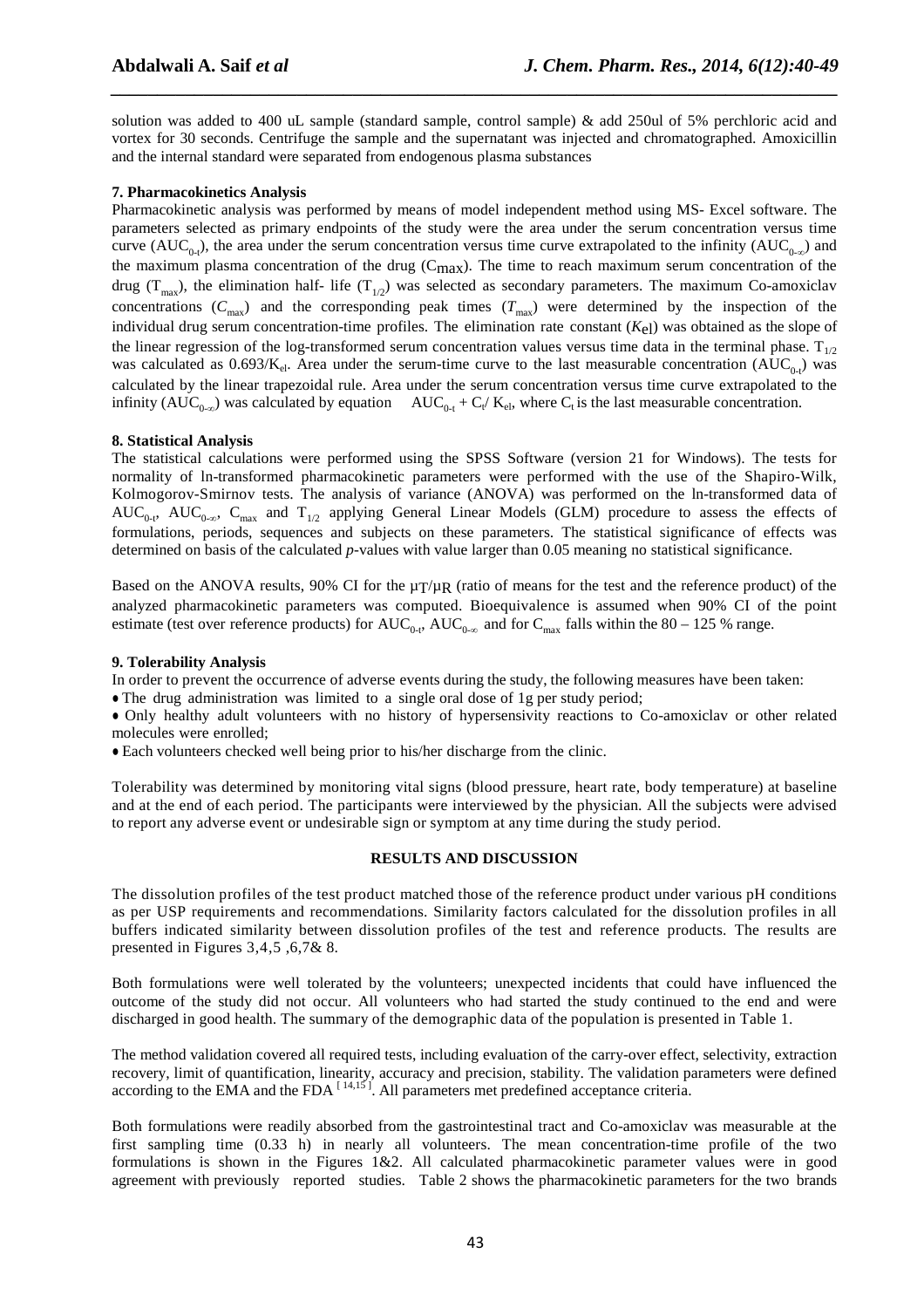of Co-amoxiclav 1g tablets. The 90% CIs for the natural log-transformed data were also calculated as per the FDA guidelines <sup>[16]</sup> and the results are shown in Table 3&4.

*\_\_\_\_\_\_\_\_\_\_\_\_\_\_\_\_\_\_\_\_\_\_\_\_\_\_\_\_\_\_\_\_\_\_\_\_\_\_\_\_\_\_\_\_\_\_\_\_\_\_\_\_\_\_\_\_\_\_\_\_\_\_\_\_\_\_\_\_\_\_\_\_\_\_\_\_\_\_*

| Table (1) Demographic data of the population included in the study $(n = 24)$ |  |  |  |
|-------------------------------------------------------------------------------|--|--|--|
|-------------------------------------------------------------------------------|--|--|--|

| <b>Variables</b>         |        | Data  | Range        |
|--------------------------|--------|-------|--------------|
| Total volunteer          | Male   | 17    |              |
|                          | Female |       |              |
| Mean Age (year)          |        | 27.6  | 20 to 35     |
| Mean Height (cm)         |        | 160.6 | 147 to 175   |
| Mean Weight (kg)         |        | 59.6  | 49.5 to 79   |
| Mean BMI $(kg/m^2)^{**}$ |        | 23.1  | 18.7 to 29.6 |

*\*\* Mass Body Index (weight/height<sup>2</sup> )* 

**Table (2) Pharmacokinetic Parameters Summary of Clavulanic acid & Amoxicillin for both Test and Reference products (n=24, mean ± SD)** 

| <b>Pharmacokinetic parameters</b>  | Clavimox $1g^{\circledR}$ (Test) |                    | Augmentin $1g^{\omega}$ (Reference) |                    |  |
|------------------------------------|----------------------------------|--------------------|-------------------------------------|--------------------|--|
|                                    | <b>Clavulanic acid</b>           | <b>Amoxicillin</b> | Clavulanic acid                     | <b>Amoxicillin</b> |  |
| $AUC_{0-t}$ (µg .h/ml)             | $6.648 + 2.35$                   | $38.334 + 8.36$    | $6.847 + 2.27$                      | $35.597 + 9.75$    |  |
| $AUC_{0-\infty}$ (µg .h/ml)        | $6.858 + 2.37$                   | $39.020 + 8.46$    | $7.051 + 2.28$                      | $36.443 + 9.80$    |  |
| $C_{\text{max}}$ (µg/ml)           | $3.206 + 1.28$                   | $12.723 + 2.90$    | $3.389 + 1.26$                      | $12.999 + 3.81$    |  |
| $T_{max}(h)$                       | $1.262 + 0.24$                   | $1.882 + 0.42$     | $1.375 + 0.37$                      | $1.723 + 0.41$     |  |
| $K_{el}$ $(h^{-1})$                | $0.716 + 0.11$                   | $0.669 + 0.15$     | $0.698 + 0.12$                      | $0.613 + 0.21$     |  |
| $T_{1/2}(h)$                       | $1.001 + 0.24$                   | $1.085 + 0.24$     | $1.021 + 0.19$                      | $1.248 + 0.41$     |  |
| $AUC_{0-t}$ / $AUC_{0-\infty}$ (%) | $96.55 + 2.18$                   | $98.199 + 1.22$    | $96.804 + 1.21$                     | $97.584 + 2.17$    |  |



**Figure (1) Clavulanic acid Mean Serum Concentration-Time Profile for All Subjects** 

The mean and standard deviation of  $AUC_{0-t}$ ,  $AUC_{0-\infty}$  and  $C_{\max}$  of the two formulations did not differ significantly, suggesting that the Serum profiles generated by Clavimox are comparable to those produced by Augmentin. ANOVA for these parameters, after log-transformation of the data, showed no statistically significant difference between the two formulations either in periods or formulations, having a *p*-value greater than 0.05.

The 90% CIs also demonstrated that that the ratios of  $AUC0_{-t}$ ,  $AUC_{0-\infty}$  and  $C_{\max}$  of the two formulations and for the two periods lie within the FDA acceptable range (80-125%).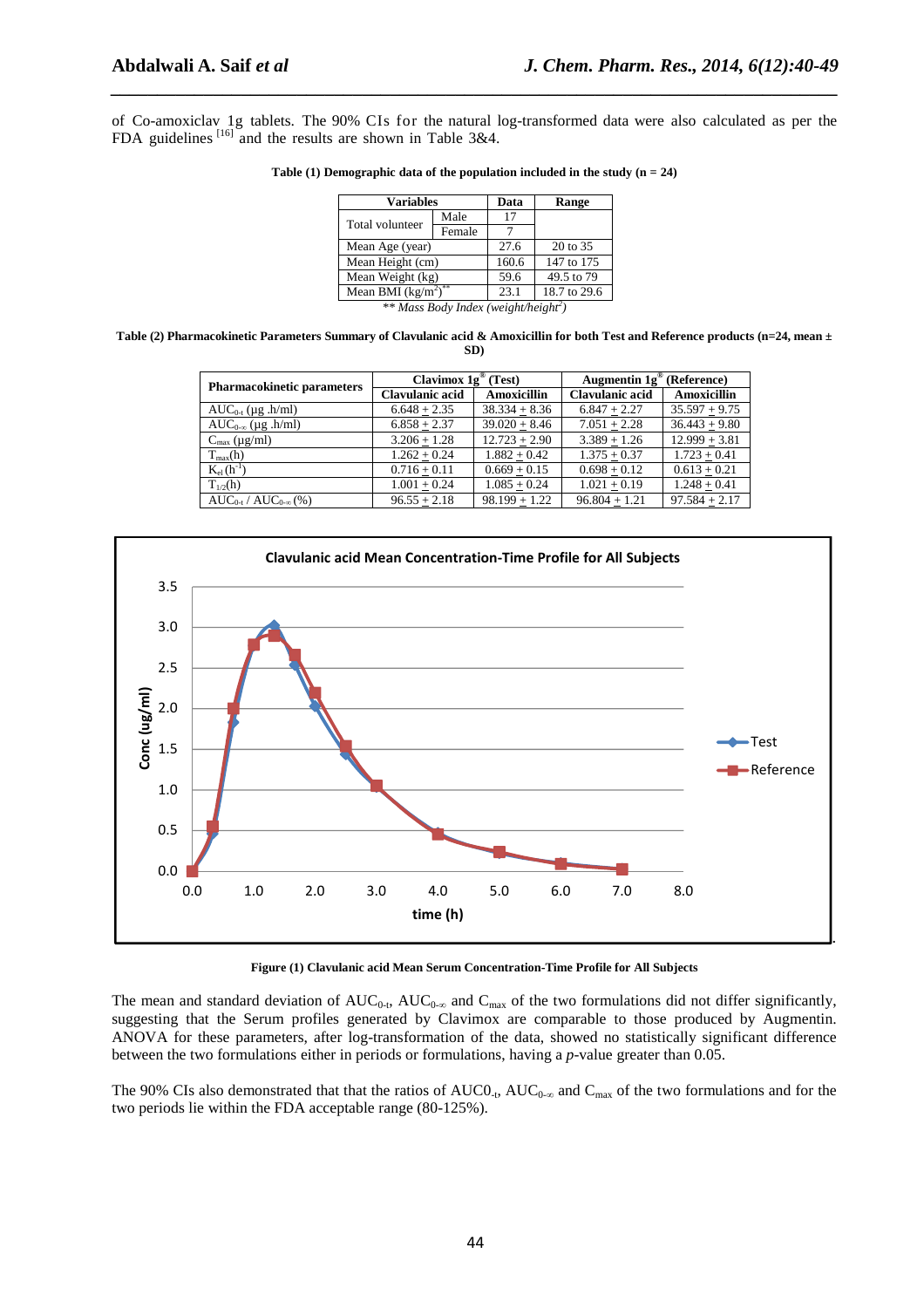

**Figure (2) Amoxicillin Mean Serum Concentration-Time Profile for All Subjects** 



**Figure (3) Dissolution profiles of Amoxicillin in water medium**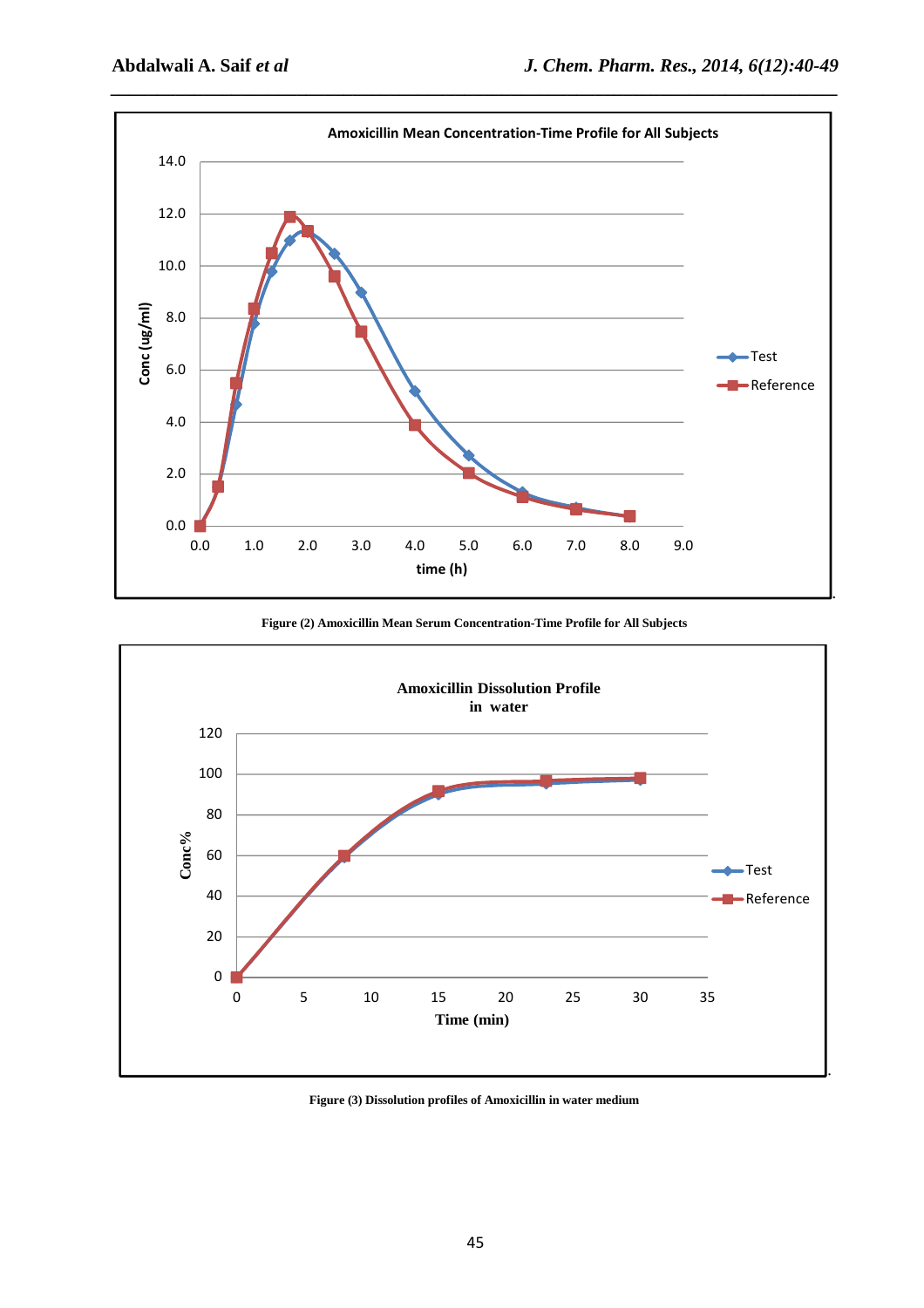

**Figure (4) Dissolution profiles of Clavulanic acid in water medium** 



**Figure (5) Dissolution profiles of Amoxicillin in phosphate buffer pH 4.5**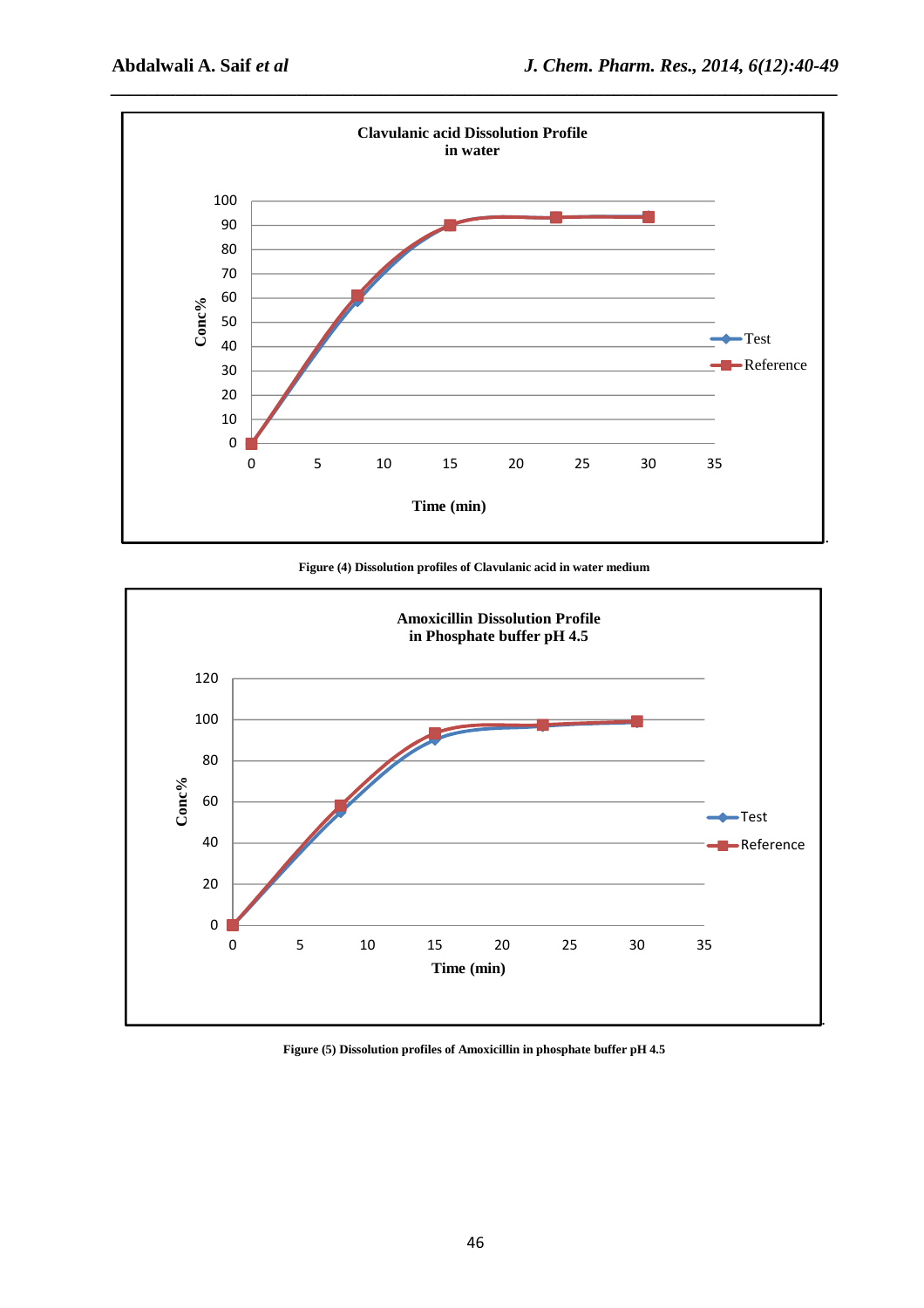

**Figure (6) Dissolution profiles of Clavulanic acid in phosphate buffer pH 4.5** 



**Figure (7) Dissolution profiles of Amoxicillin in phosphate buffer pH 6.8**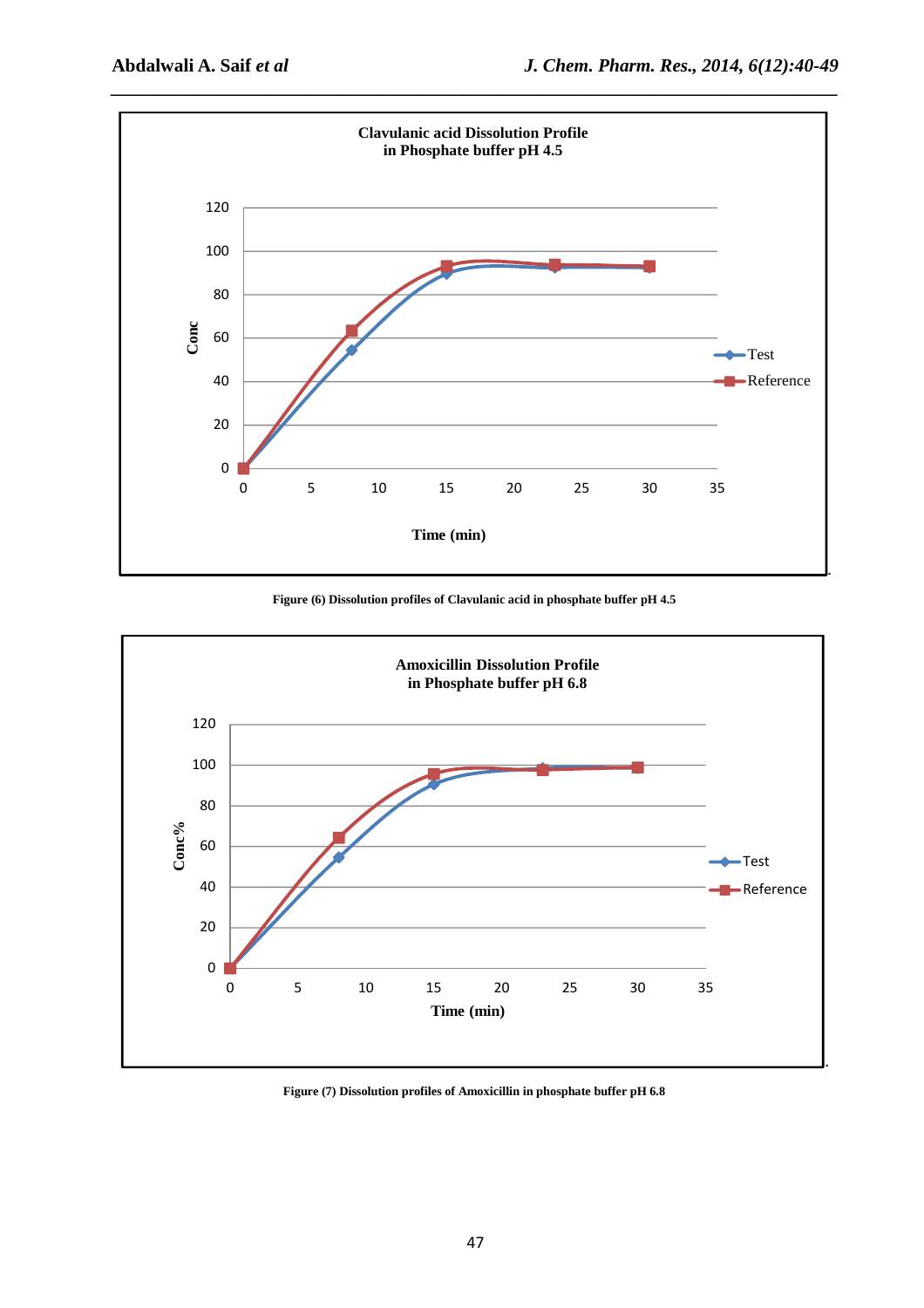

**Figure (8) Dissolution profiles of Clavulanic acid in phosphate buffer pH 6.8** 

|                               | <b>Treatments</b> |                 | 90% confidence intervals |                    |                    |           | P value for       |
|-------------------------------|-------------------|-----------------|--------------------------|--------------------|--------------------|-----------|-------------------|
| <b>Parameter</b>              | $Mean + SD$       |                 |                          |                    |                    |           |                   |
|                               | <b>Test</b>       | Reference       | <b>Point estimator</b>   | <b>Lower limit</b> | <b>Upper limit</b> | $CV\%$ of | product<br>effect |
|                               | Product           | Product         | $\frac{6}{9}$            | $\%$               | $\frac{6}{9}$      | CI        |                   |
| $AUC_{0-t}$<br>(ug.h/ml)      | $1.826 + 0.399$   | 1.868+0.351     | 99.5                     | 91.7               | 107.3              | 22.4      | 0.415             |
| $AUC_{0-\infty}$<br>(ug.h/ml) | $1.861 + 0.384$   | $1.900 + 0.340$ | 101.5                    | 89.9               | 113.2              | 32.7      | 0.597             |
| $C_{\rm max}$<br>(ug/ml)      | $1.083 + 0.427$   | $1.150 + 0.396$ | 103.7                    | 85.3               | 122.2              | 50.8      | 0.625             |

**Table (3) pharmacokinetic -Bioequivalence parameters of Clavulanic acid** 

**Table (4) pharmacokinetic -Bioequivalence parameters of Amoxicillin** 

|                               | <b>Treatments</b>             |                             | 90% confidence intervals                |                                     |                                     |                 | P value for<br>product |
|-------------------------------|-------------------------------|-----------------------------|-----------------------------------------|-------------------------------------|-------------------------------------|-----------------|------------------------|
| <b>Parameter</b>              | $Mean + SD$                   |                             |                                         |                                     |                                     |                 |                        |
|                               | <b>Test</b><br><b>Product</b> | <b>Reference</b><br>Product | <b>Point estimator</b><br>$\frac{9}{6}$ | <b>Lower limit</b><br>$\frac{6}{9}$ | <b>Upper limit</b><br>$\frac{6}{9}$ | $CV\%$ of<br>CI | effect                 |
| $AUC_{0-t}$<br>(ug.h/ml)      | $3.621 + 0.242$               | $3.539 + 0.262$             | 102.5                                   | 100.4                               | 104.6                               | 5.9             | 0.053                  |
| $AUC_{0-\infty}$<br>(ug.h/ml) | $3.639 + 0.239$               | $3.563 + 0.257$             | 102.3                                   | 100.3                               | 104.4                               | 5.7             | 0.066                  |
| $C_{\text{max}}$<br>(ug/ml)   | $2.516 + 0.250$               | $2.523 + 0.297$             | 100.2                                   | 97.2                                | 103.3                               | 8.7             | 0.917                  |

#### **CONCLUSION**

The results of this study in healthy volunteers indicated that Clavimox 1g tablets manufactured by Pharmacare International Manufacturing Company, Yemen (test product) are bioequivalent to Augmentin 1g manufactured by GlaxoSmithKline, UK (reference product). Both products were well tolerated.

#### **Acknowledgment**

In the Name of Allah, the Most Merciful, the Most Compassionate all praise be to Allah, the Lord of the worlds; and prayers and peace be upon Mohamed His servant and messenger. I gratefully acknowledge and thank Prof. Dr. Maged Alwan Professor of Pharmaceutics industries Sana'a University and Prof. Dr. Abdalwali Ahmed Saif Assistant Professor of Pharmaceutics and Clinical Pharmacy Sana'a University for giving me great instructions and supervision. I have no words to express my great thanks to all Al-Kuwait hospital staff, Health center of National